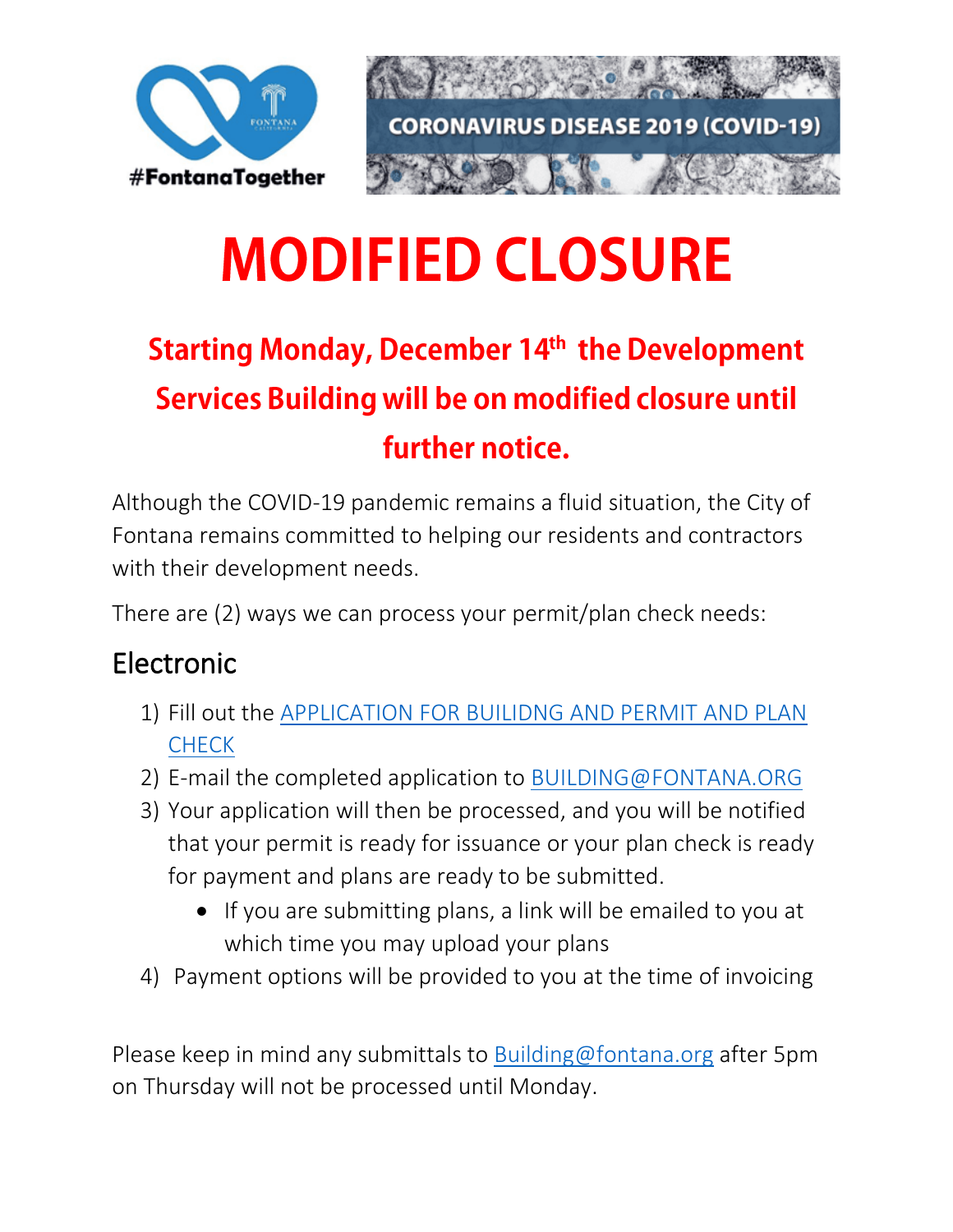



#### Appointment

We are accepting in-person appointments

#### Monday – Thursday 8:30am – 4:30p

1) Please call 909-350-7640 or click on the following link to schedule your appointment :

### [Schedule an Appointment](https://www.fontana.org/FormCenter/Building-Safety-19/Development-Appointment-108)

- 2) Please have at least (2) timeframes that will work for you in case we are not able to take you at your first choice
- 3) At your appointed time, please make your way to the EAST entrance of the Development Services Building
	- You will be asked a few questions; your temperature will be taken and we will verify you are wearing a mask
- 4) You will then be escorted into the building and led to the appropriate department

To make your appointment run smoothly please visit our [Document](https://www.fontana.org/144/Document-Library)  [Library](https://www.fontana.org/144/Document-Library) for any applications or forms you made need for your visit.